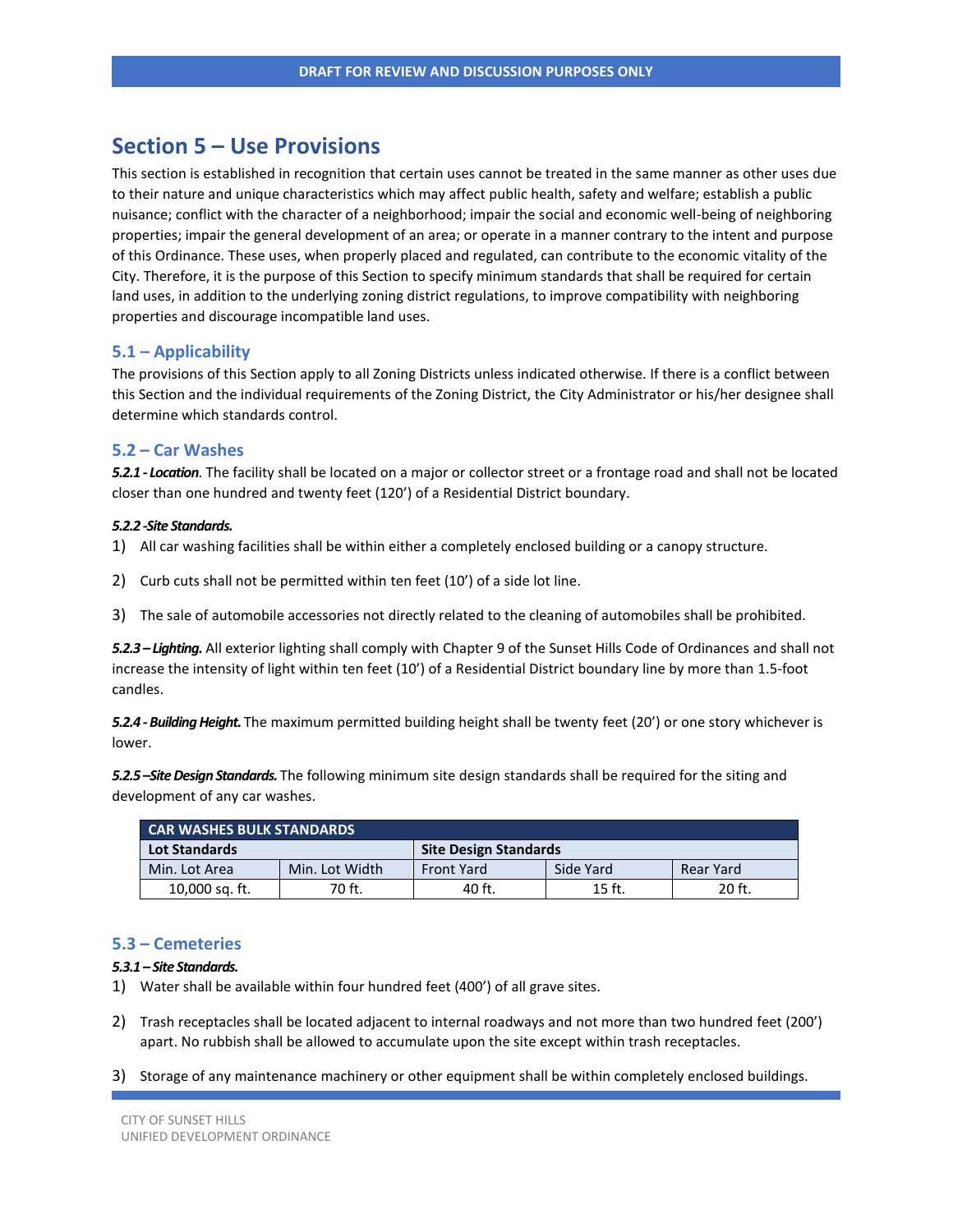4) In addition to compliance with Chapter 9 of the Sunset Hills Code of Ordinances, any security lighting on premises shall be no greater than a residential streetlight (4,000 lumens) and shall have fixtures that direct light away from adjoining residential structures.

5.3.2 - Roadways. All roadways shall meet the paving engineering standards established in Section 67.1.3(3).

*5.3.3 -Building or Structure Height.* The maximum permitted height for any building or structure shall be thirty feet (30') or two stories, whichever is lower.

*5.3.4 - Lot Standards.* The following lot standards shall be required for the siting and development of any cemetery.

| <b>CEMETERY LOT STANDARDS</b>   |           |  |
|---------------------------------|-----------|--|
| Min. Lot Width<br>Min. Lot Area |           |  |
| 2 acres                         | $150$ ft. |  |

#### **5.4 – Educational Uses**

*5.4.1 -Parking.* Access to the parking areas shall be located on non-residential streets when possible.

*5.4.2 – Screening.* Playgrounds shall be separated from adjacent residential properties by a Transition Area A as defined in Section 4.2.2. $\frac{4}{4}$  of this Title.

*5.4.3 –Site Design Standards.* The following minimum site design standards shall be required for the siting and development of any educational use.

| <b>EDUCATIONAL USES SITE DESIGN STANDARDS</b> |           |                  |  |
|-----------------------------------------------|-----------|------------------|--|
| <b>Site Design Standards</b>                  |           |                  |  |
| <b>Front Yard</b>                             | Side Yard | <b>Rear Yard</b> |  |
| As required per<br>district                   | 150 ft.   | 150 ft.          |  |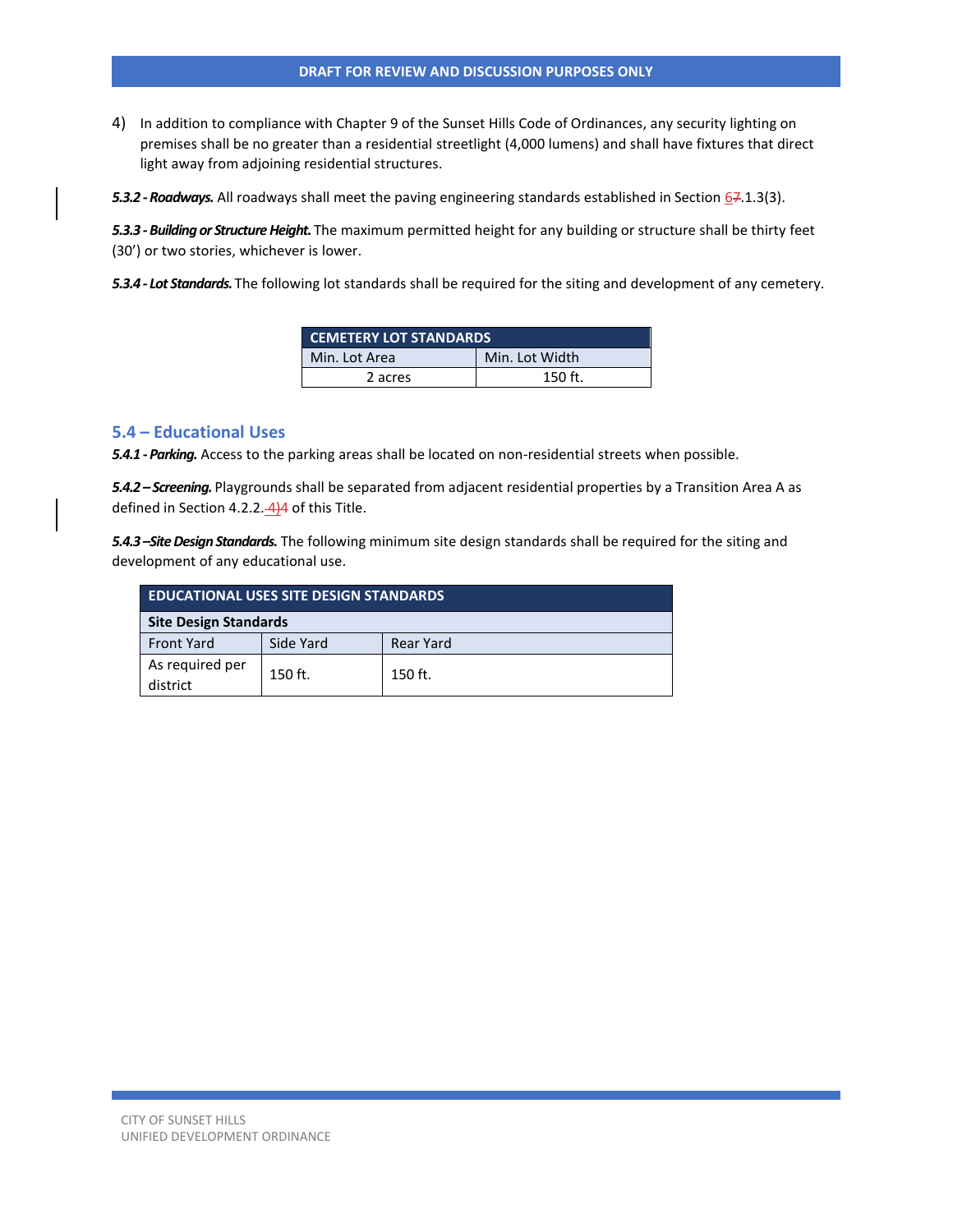### **5.5 - Hospitals**

5.5.1 - Parking. Parking areas shall be located no closer than one hundred feet (100') from any residential properties. Access to parking areas shall be located on nonresidential streets, when possible.

*5.5.2 –Site Design Standards.* The following minimum site design standards shall be required for the siting and development of any hospital.

| <b>HOSPITAL SITE DESIGN STANDARDS</b> |           |           |  |
|---------------------------------------|-----------|-----------|--|
| <b>Site Design Standards</b>          |           |           |  |
| <b>Front Yard</b>                     | Side Yard | Rear Yard |  |
| As required per<br>district           | 350 ft.   | 350 ft.   |  |

### **5.6 - Hotels or Motels**

*5.6.1 - Site Design Standards.* The following minimum site design standards shall be required for the siting and development of any hotel or motel.

| <b>HOTEL AND MOTEL BULK STANDARDS</b>                                      |                |                              |           |           |
|----------------------------------------------------------------------------|----------------|------------------------------|-----------|-----------|
| <b>Lot Standards</b>                                                       |                | <b>Site Design Standards</b> |           |           |
| Min. Lot Area                                                              | Min. Lot Width | <b>Front Yard</b>            | Side Yard | Rear Yard |
| 20,000 sq. ft. or 1,000<br>sq. ft. per guest room,<br>whichever is greater | $100$ ft.      | 40 ft.                       | 40 ft.    | 40 ft.    |

# **5.7 – Libraries**

*5.7.1–Site Design Standards.* The following minimum site design standards shall be required for the siting and development of any library.

| <b>LIBRARY SITE DESIGN STANDARDS</b> |           |                  |  |
|--------------------------------------|-----------|------------------|--|
| <b>Site Design Standards</b>         |           |                  |  |
| <b>Front Yard</b>                    | Side Yard | <b>Rear Yard</b> |  |
| As required per<br>district          | 150 ft.   | 150 ft.          |  |

# **5.8 – Motor Vehicle Oriented Businesses**

*5.8.1 – Site Design Standards.* The following minimum site design standards shall be required for the siting and development of any motor vehicle use.

| <b>MOTOR VEHICLE ORIENTED BUSINESSES STANDARDS</b>                                    |                   |                   |                              |                  |  |
|---------------------------------------------------------------------------------------|-------------------|-------------------|------------------------------|------------------|--|
| <b>Lot Standards</b>                                                                  |                   |                   | <b>Site Design Standards</b> |                  |  |
| Min. Lot Area                                                                         | Min. Lot Frontage | <b>Front Yard</b> | Side Yard                    | <b>Rear Yard</b> |  |
| 20,000 sq. ft.                                                                        | 150 ft. $1$       | $30$ ft.          | 15 ft. $^2$                  | 15 ft. $2$       |  |
| Frontage requirements shall apply to one side of corner lots.<br>1.                   |                   |                   |                              |                  |  |
| Requirements shall be seventy-five feet (75') where use abuts a residential district. |                   |                   |                              |                  |  |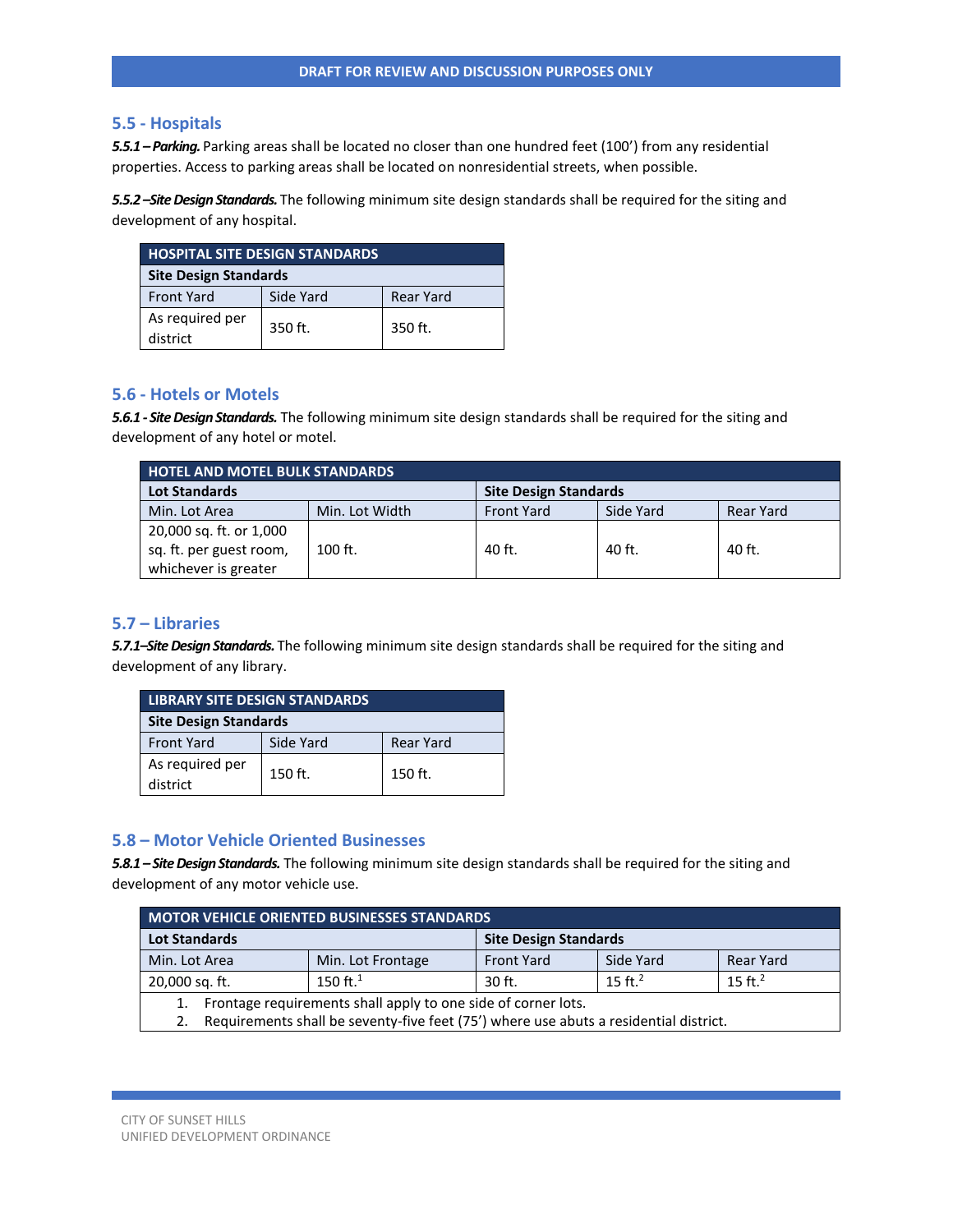*5.8.2 – Traffic Study Required.* All applicants shall be required to submit a traffic impact study or analysis. Such traffic impact study or analysis shall be performed by the City's contracted traffic engineer. The applicant shall be required to deposit with the City an amount estimated by the Public Works Director or his/her designee to reimburse the City for the cost of such traffic impact study or analysis.

*5.8.3 –Used Oil Storage.* All used oil and other similar materials shall be stored only in underground or indoor areas.

### *5.8.4 –Vehicular Areas.*

- 1) The entire area used by vehicles for parking, storage, service, etc. shall be paved with asphaltic concrete, concrete, Portland cement, or other material approved by the Public Works Director.
- 2) A raised curb shall be placed at the edge of all pavements.
- 3) All hydraulic hoists, pits, lubrication, washing, repair, and service, not of an emergency nature shall be conducted entirely within a building.

### *5.8.5 – Ingress and Egress*

- 1) The minimum width of driveways at the property line shall be twenty-four feet (24'), and the maximum shall be fifty feet (50').
- 2) The minimum distance of any driveway to any side property line shall be twenty-four feet (24'). This distance shall be measured from the side property line to the intersection of the street right-of-way and the edge of the driveway.
- 3) Driveway openings shall be limited to one drive per one hundred feet (100') of lot frontage. For parcels with frontage on more than one street the number of driveway openings shall be based on the frontage length on each street individually.
- 4) The minimum distance a driveway into the site from a street intersection shall be thirty feet (30') measured from the intersection of the street rights-of-way to the nearest end of the curb radius of the proposed driveway.
- 5) The angle of driveway intersection with the street shall be based upon reasonable criteria for safe traffic movements and shall be approved by the Director of Public Works Director.
- 6) Motor vehicle uses adjacent to or integrated in a shopping center or cluster of commercial facilities shall use the common access with other business establishments in that center.

*5.8.6 – Storage of Flammable Materials.* Flammable materials used in the conduct of motor vehicle uses when stored above ground, shall be stored within the building setback lines. All storage of flammable materials shall be subject to the approval of the appropriate fire district.

*5.8.7 – Lighting.* All exterior lighting shall comply with Chapter 9 of the Sunset Hills Code of Ordinances and shall not increase the intensity of light within ten feet (10') of a Residential District boundary line by more than 1.5-foot (1.5') candles.

# **5.9 – Temporary Portable Outdoor Storage Units**

Temporary Portable Outdoor Storage Units are permitted accessory uses in residential districts, subject to the following restrictions.

*5.9.1 – Permit Required.* A permit shall be obtained prior to the setting of the temporary portable outdoor storage unit on the property. A site drawing shall be submitted showing the location on the property where the unit will be placed, size of the unit, and distance to all applicable property lines and all other buildings and structures.

*5.9.2 – Size.* No temporary portable outdoor storage unit shall be greater than twenty feet (20') in length, eight feet (8') in width, or eight feet (8') in height.

*5.9.3 – Placement.* The temporary portable outdoor storage unit cannot encroach on City property, City right-ofway, neighboring property, sidewalk, or be placed in the street. The unit must be sited on asphalt, concrete, gravel,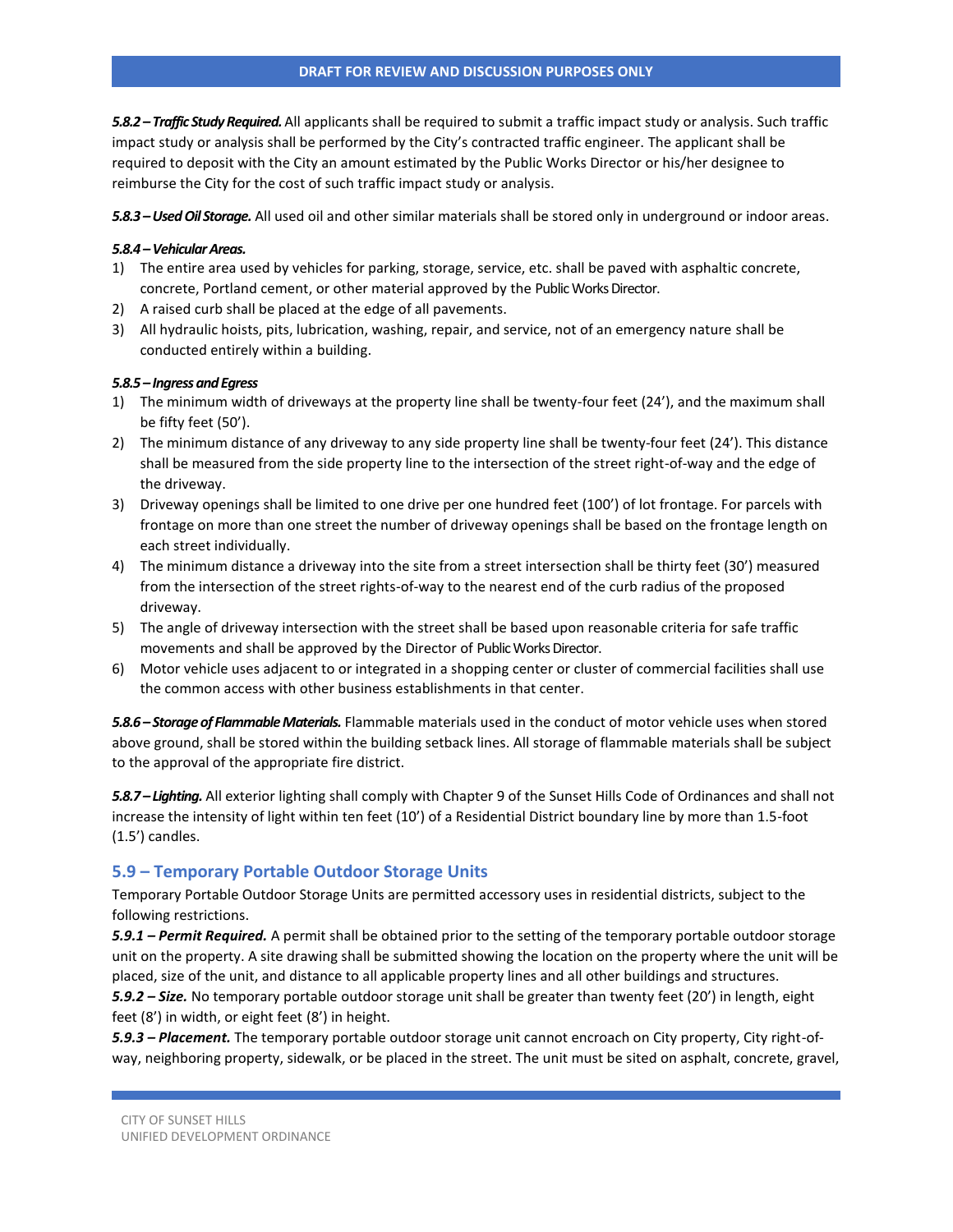#### **DRAFT FOR REVIEW AND DISCUSSION PURPOSES ONLY**

or hard paved surface between the front property line and the rear building line of the principal structure. The visual distance between the portable temporary storage unit and the side yard property line is four feet (4') or

upon the approval by the Public Works Director or his/her designee and as agreed upon by written consent by the neighboring property owner.

*5.9.4 – Duration.* Temporary portable outdoor storage units may be placed in a residential district for no more than 30 days in any consecutive 12-month period. Extensions beyond the 30-day limit may be granted by the Public Works Director or his/her designee.

*5.9.5 – Number of Units.* A maximum of one temporary portable outdoor storage unit is permitted on a lot.

*5.9.6 – Signage.* A temporary portable outdoor storage unit shall have no signage other than the name, address, and telephone number of the person or firm engaged in the business of renting or otherwise placing the temporary portable outdoor storage unit.



# **5.10 – Drive Through Facility**

The following provisions shall be applicable to any use with a drive-through facility.

*5.10.1 – Traffic Study Required.* All applicants shall be required to submit a traffic impact study or analysis. Such traffic impact study or analysis shall be performed by the City's contracted traffic engineer. The applicant shall be required to deposit with the City an amount estimated by the Public Works Director or his/her designee to reimburse the City for the cost of such traffic impact study or analysis.

# **5.11 – Medical Marijuana**

The purpose of this section is to regulate the placement and licensing of facilities for the dispensing, selling, cultivating, manufacturing, storing, and testing of marijuana and marijuana-infused products, to the extent permitted by the Missouri Constitution, applicable statutes enacted by the general assembly, and regulations promulgated by the Missouri Department of Health and Senior Services, and to protect the health, safety, and welfare of the residents, businesses, and property owners in the City.

*5.11.1* – No marijuana related use, activity or facility shall emit an odor or in any way cause a public nuisance per Chapters 7, 24 or 27 of this Ordinance. Appropriate ventilation systems to prevent any odor of marijuana or fumes from leaving the premises or other changes to the facilities can be required if a public nuisance violation occurs.

*5.11.2* - No more than a total of three (3) medical marijuana dispensary facilities, three (3) medical marijuana cultivation facilities and three (3) medical marijuana-infused products manufacturing facilities will be allowed within the City limits.

*5.11.3* - Each medical marijuana cultivation facility, medical marijuana-infused products manufacturing facility or medical marijuana dispensary facility shall be located on properties that meet the following distance requirements: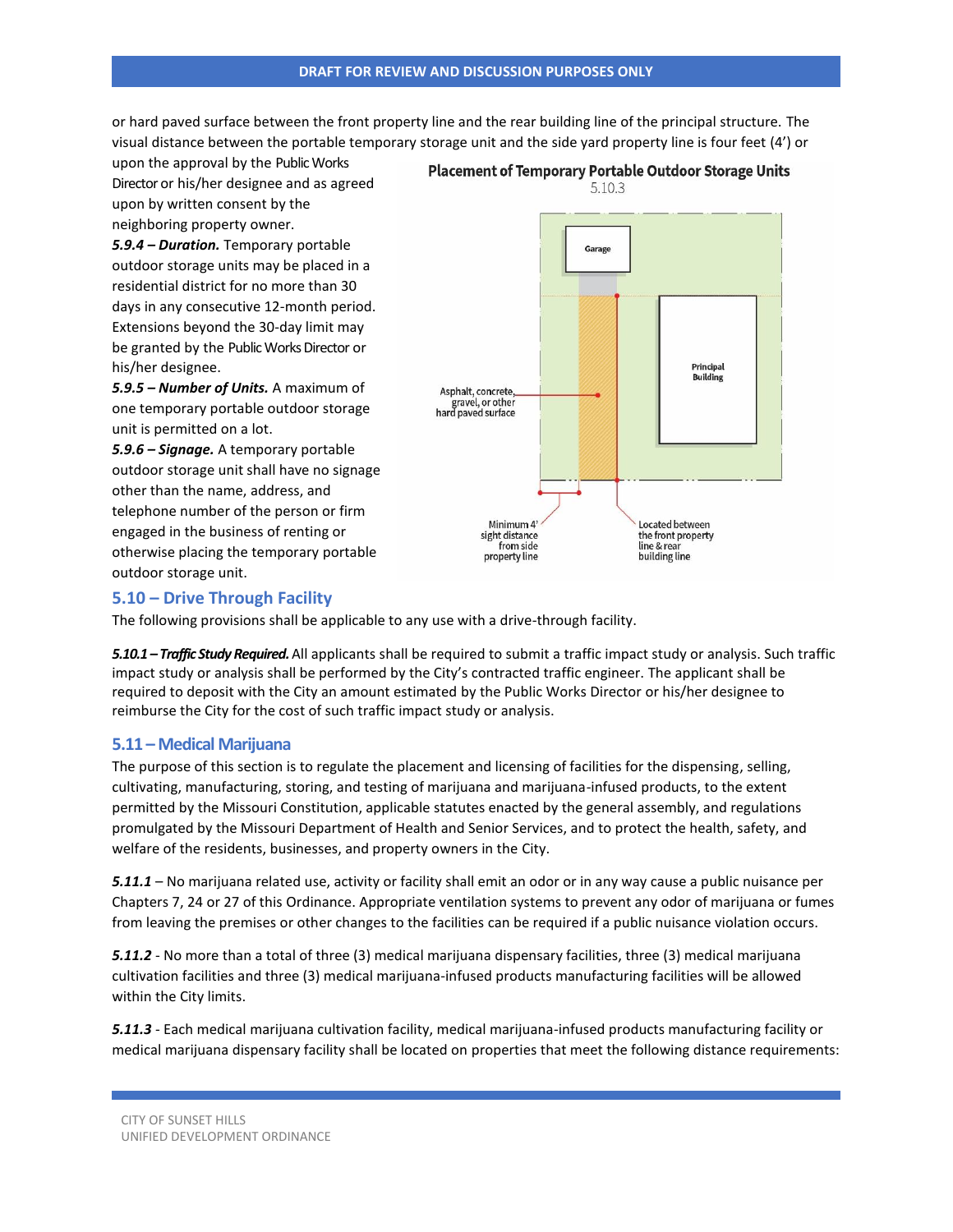- 1) No medical marijuana dispensary facility shall be operated or maintained within five hundred (500) feet of any school, child day-care center or church.
- 2) No medical marijuana cultivation facility, manufacturing facility or testing facility shall be operated or maintained within one thousand (1,000) feet of any school, child day-care center or church.
- 3) No marijuana-related uses shall be operated or maintained within one thousand five hundred (1,500) feet of another marijuana related use except when marijuana sales represents less than five (5) percent of the dollar volume of business in a state or federally licensed pharmacy. Marijuana related uses under the same ownership and on the same property are exempt from this requirement.
- 4) The distances described in this section shall be computed by direct measurement from any building on land used for the above purposes to the nearest portion of the building housing the medical marijuana cultivation facility, medical marijuana testing facility, medical marijuana-infused products manufacturing facility or medical marijuana dispensary facility, using a straight line.

*5.11.4* - The waiting area and the area of a medical marijuana dispensary facility where marijuana or marijuanainfused products are physically delivered to a qualifying patient or primary caregiver shall be separated by a solid wall and solid door so that persons in the waiting area are obstructed from observing the delivery of the marijuana or marijuana infused products to the qualifying patient or primary caregiver. No loitering will be permitted at any facility.

*5.11.5* - No marijuana or marijuana-infused product shall be displayed so as to be visible through glass, windows, or doors by a person of normal visual acuity standing at the outside perimeter of a facility.

*5.11.6* - Paraphernalia as defined in RSMo. § 215.610, excluding (1)f, as may be amended, may be lawfully sold at a medical marijuana dispensary facility. Such items may not be publicly displayed and may be sold, displayed and provided only to patients or primary caregivers of patients.

*5.11.7* - The sale or consumption of alcohol within a facility is prohibited.

*5.11.8* - No person under the age of eighteen (18) shall be allowed in any portion of a medical marijuana cultivation facility, medical marijuana testing facility or medical marijuana-infused products manufacturing facility. The entrance to a facility shall be clearly and legibly posted with notice indicating that persons under the age of eighteen (18) are precluded from entering the premises.

*5.11.9* - A medical marijuana dispensary facility shall not dispense more than four (4) ounces of a usable form of medical marijuana per patient in a thirty-day period, except as otherwise allowed by law [Art. 2, sec 3(13)]. All marijuana sold or otherwise distributed shall be in a sealed container. Such packaging shall have a label that indicates the quantity and advises the purchaser that the marijuana is intended for use solely by the patient, and that any resale or redistribution to any third person is a criminal violation.

*5.11.10* - The consumption, inhalation or other personal use of marijuana or medical marijuana-infused products on or within the premises of a medical marijuana cultivation facility, medical marijuana testing facility, medical marijuana-infused products manufacturing facility or medical marijuana dispensary facility is prohibited, except that a medical marijuana testing facility may consume marijuana during the testing process and only as the consumption relates to the testing process.

*5.11.11* - Dispensaries can be on the same property as a cultivation facility, a medical marijuana-infused products manufacturing facility or a medical marijuana testing facility but are not permitted to be within the same building as any other marijuana related use.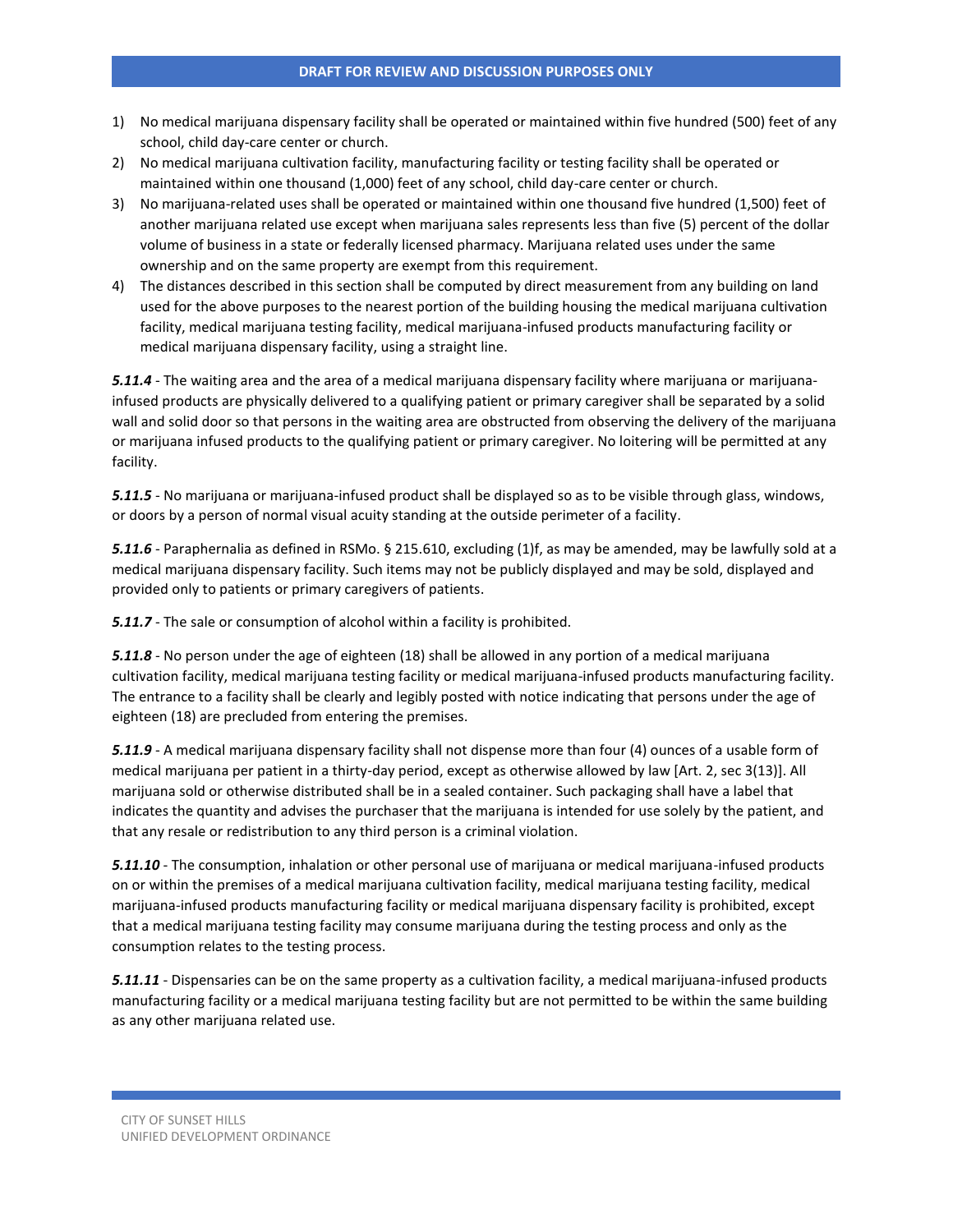*5.11.12 - Security plans.* Medical marijuana cultivation facility, medical marijuana testing facility, medical marijuana-infused products manufacturing facility or medical marijuana dispensary facility shall provide adequate security on the premises including, but not limited to, the following:

- 1) Surveillance. Security surveillance cameras installed to monitor each entrance to the facility along with the interior and exterior of the premises to discourage and to facilitate the reporting and investigation of criminal acts and nuisance activities occurring at the premises. Security video shall be preserved for at least ninety (90) days, and be made available to law enforcement officers upon demand.
- 2) Inventory. All salable inventory of marijuana must be kept and stored in a secured, locked manner.
- 3) Safe. A locking safe or secure vault permanently affixed or built into the premises to store any currency on site.
- 4) Alarm system. Professionally monitored robbery alarm and burglary alarm systems shall be installed and maintained in good working condition within the facility at all times.
- 5) Emergency contact. Each facility shall provide the chief of police with the name, cellular telephone number, electronic mail address, and facsimile number of an on-site facility employee to whom the City may provide notice of any operating problems associated with the facility. It shall be the responsibility of the licensee to keep up to date the contact information of the facility employee.

*5.11.13* - *Operating plans.* As a condition of processing of a business license application, a facility operator shall provide at the time of filing the business license application a detailed operations plan and, upon issuance of a license, shall operate the facility in accordance with the plan. Such plan shall include:

- 1) Floor plan. A plan showing the layout of the facility and the principal uses of the floor area depicted. A medical marijuana dispensary facility shall have a lobby waiting area at the entrance to the center to receive clients, and a separate and secure designated area for dispensing medical marijuana to qualified patients or designated primary caregivers. The primary entrance of any stand-alone facility shall be located and maintained clear of barriers, landscaping and similar obstructions so that it is clearly visible from public streets, sidewalks or site driveways. All storage areas shall be shown and labeled.
- 2) Odor controls. A facility shall provide a plan for the mitigation and control of odors and other environmental impacts which may emanate from a facility. Such plan shall describe the ventilation system for the premises. Appropriate ventilation systems to prevent any odor of marijuana fumes from leaving the premises of a facility or other changes to a facility may be required to abate a public nuisance.

# *5.11.14 - Signage.*

- 1) A sign for a medical marijuana cultivation facility, medical marijuana dispensary facility, medical marijuanainfused products manufacturing facility, or medical marijuana testing facility shall comply with the requirements of this Ordinance, or any Ordinance enacted hereafter regulating signs.
- 2) A sign for a medical marijuana cultivation facility, medical marijuana dispensary facility, medical marijuanainfused products manufacturing facility, or medical marijuana testing facility shall be located on the same premises as the facility.

*5.11.15* - Each facility shall provide off-street parking and comply with all parking regulations for the zoning district in which the facility is located.

*5.11.16* - Each facility shall at all times possess a current City business license. By obtaining a City business license, the facility licensee irrevocably consents to the immediate closure and cessation of operation of the facility in addition to all other penalties or remedies available by law for the failure to possess a current City business license.